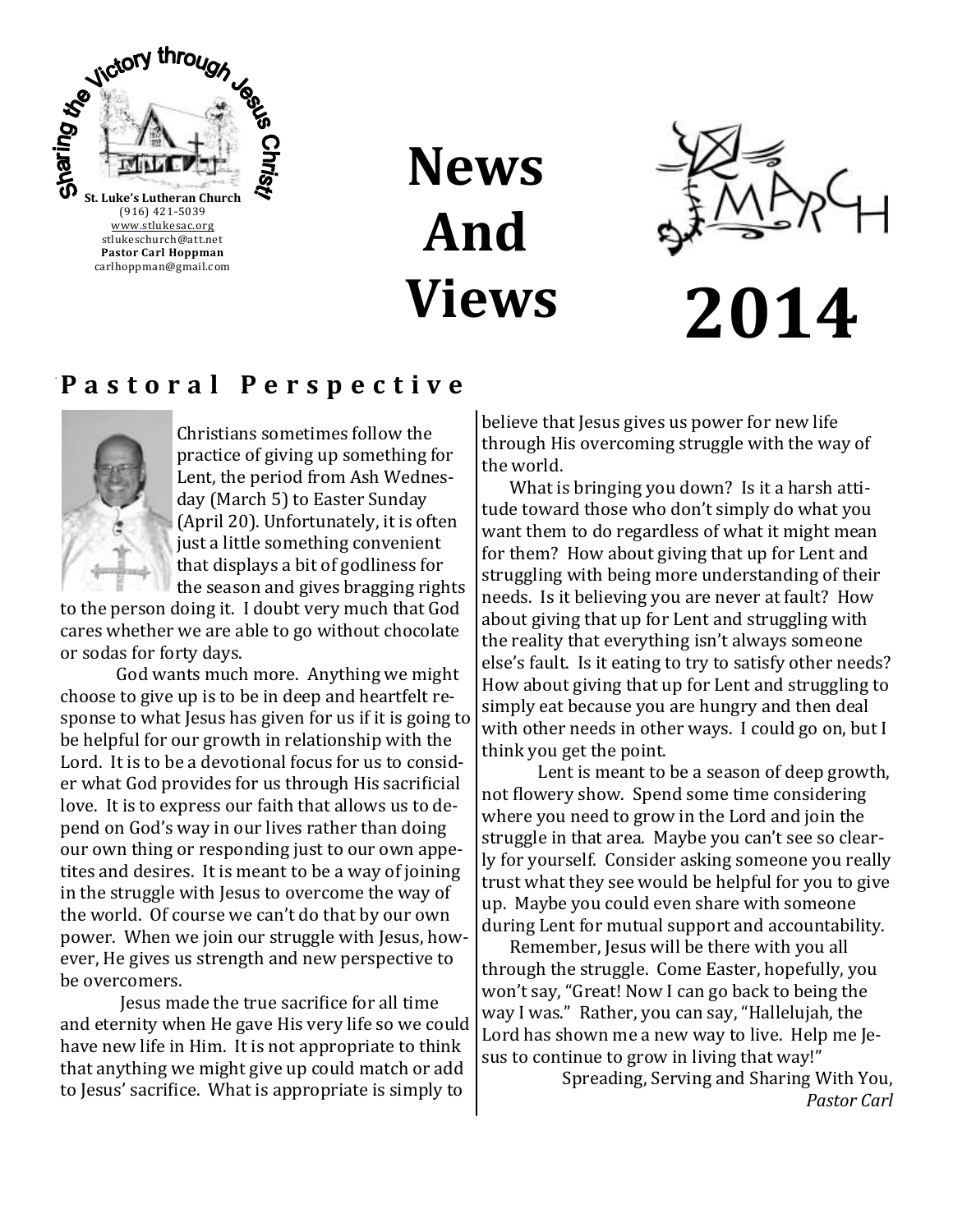

The Presidents' As we ease into the month of March we begin with our annual crab feed on Saturday, March 1. This event takes the work of many to

make an evening of good food and fun. The money that is received goes toward many different needs as it has in past years. Thanks to all who provide their talents to make this a success.

Following the crab feed we begin our Lenten journey with our special worship service on Ash Wednesday, March 5th. This will also mark the beginning of our weekly soup suppers on Wednesday preceding our time of worship. It is another time for getting to know folks around the table and coming together for worship. I encourage all of you who are able to come, eat, share, and worship.

We continue to have some needs for which we ask you all to consider using your talents to support mission at St. Luke's. We are searching for someone to chair our Education Board. This Board plays a vital role in helping us to continue to learn and to oversee the education of our children. We are also looking to revitalize the Facility Use Committee which coordinates the activities using our facilities and reports to the Executive Board. If you would like to lead a group of folks who continue to be committed to our education needs and programs or to coordinate our facility uses, please see me or Pastor Carl.

We are transitioning to a new computer program that will assist us in the management of our membership and financial activities. It is always a learning process when one switches computer programs but we think this program, specifically developed for churches, will greatly assist us to consolidate some management tools. We appreciate the time and effort of a few folks who have been working hard to better understand all the nuances of the new program and inputting the various data.

Our gathering together each week for worship is an important element of our life within St. Luke's. It's a time when we can receive support ourselves or provide encouragement to others while together we worship, share, and help build stronger relationships with our God and all that He provides. I pray that we can continue to share our time, talents, and treasures and make St. Luke's that special welcoming place to gather together in His name. See you in church!

Your fellow servant in Christ,

*Bob Behr*



Lenten Devotional Booklets and Coin Offering Folders are available in the church entryway. They are for use from Ash Wednesday, March 5, to Easter Sunday, April 20. If you are unable to get to church before March 5, please call the church office (421- 5039) and we will mail them to you.



The Coin Offering Folders are something new for us, but the use of them is a very time-honored practice. You are invited to put a quarter in the folder every day during Lent as a part of your devotional time. It is a reminder of Jesus offering Himself for us and a way to focus on the spiritual offering of ourselves in grateful response. The offerings given in the Coin Offering Folders will be added to the Pastoral Assistance Fund to help folks in the community with emergency needs.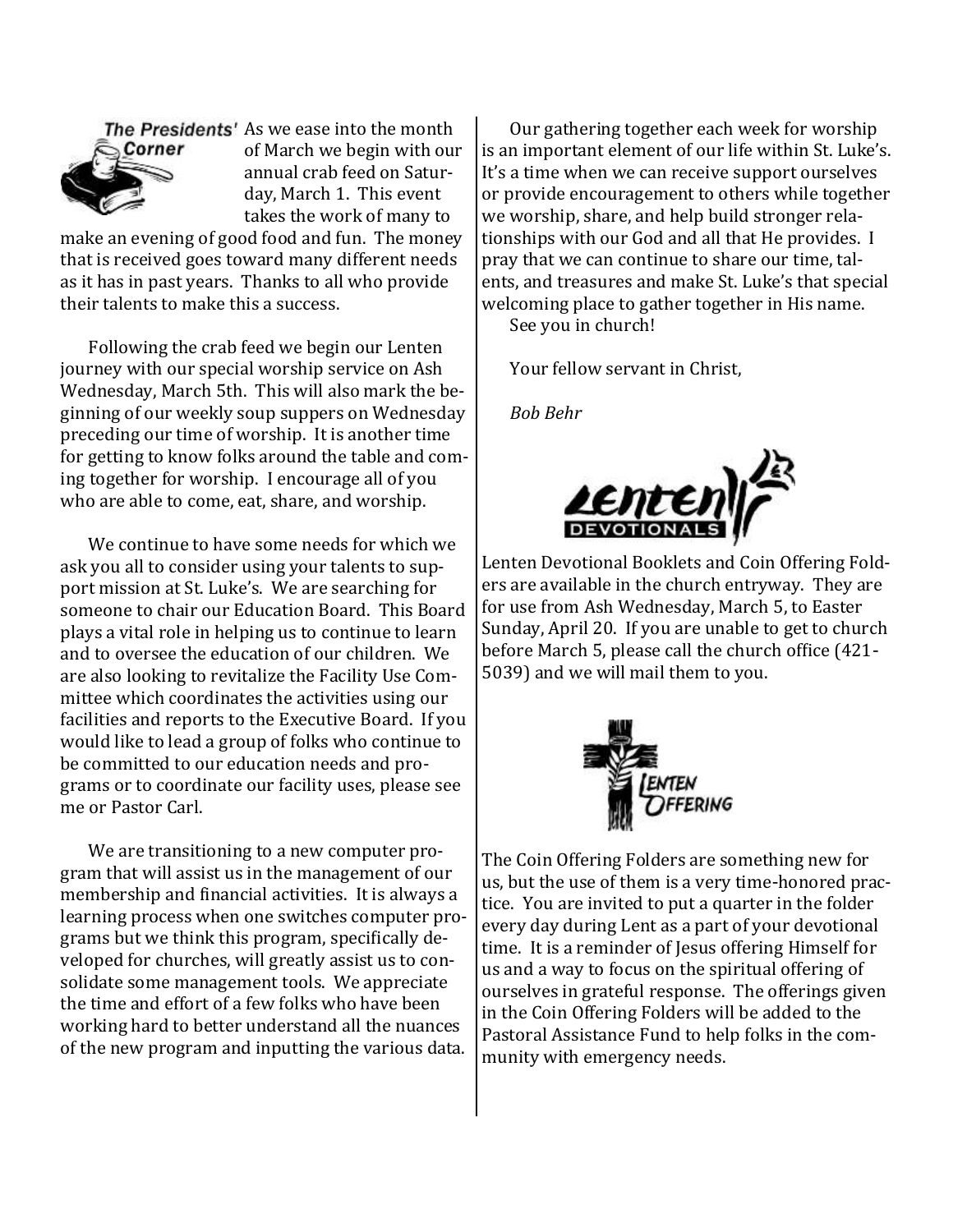

#### **Wednesday, March 5**

Soup Supper at 6:00pm This Supper will be hosted by St. Luke's Women of the ELCA

Holy Communion at 7:00pm with Imposition of Ashes



## **LENTEN SOUP SUPPERS AND WORSHIP SERVICES**

Our Lenten season begins on Ash Wednesday, March 5, with a soup supper hosted by W-ELCA

at 6pm in Schultz Hall. Following the soup supper, we will go into the Sanctuary to share in a special worship service.

The remainder of the Lenten soup suppers will be hosted by the following boards or church groups:

> Wednesday, March 12 – Worship & Music and Choir

Wednesday, March 19 – Evangelism and Community Concerns

Wednesday, March 26 – Property, Youth and Education

Wednesday, April 2 – Church Council

Wednesday, April 9 - Congregation

Except for Ash Wednesday, all the worship services will be from 6:30 to 7:00pm in Schultz Hall following the 6pm soup suppers.

Please mark your calendar now and plan to be a part of this very special time of fellowship and worship.

*Pat Webb*, Evangelism Chair



#### **EASTER BREAKFAST SUNDAY, APRIL 20**

We are again looking forward to our annual Easter breakfast from 8am to10am in Schultz Hall.

Please plan to join in this wonderful time of celebration. Watch for further information and signup sheets for help with set up, cooking, serving and clean up.

*Pat Webb*, Evangelism Chair



The Community Concerns Board has come to realize that the volunteer opportunities listed on the Community Concerns page of the St. Luke's Web

Site are obsolete and the information needs to be updated. There are many opportunities which will soon be posted, however, we have learned of one that is in desperate need for immediate help. Therefore, we would hope that some of our congregation may be able to help us fulfill our mission statement which is – Provide leadership, education, direction and support for worthy programs and efforts to mitigate social concern especially within the community in which St. Luke's facilities are located.

When we called Parkway School at 4720 Forest Parkway we learned that they are in immediate need of tutors for the Reading Partner program. Parkway has 16 students waiting to enter the program and need 30 more volunteers to make that happen. On average, for every 1 month in Reading Partners, students gain 1.6 months of reading ability. Hours are flexible – choose one 45 minute session between 9:05 AM – 4:50 PM Monday through Thursday.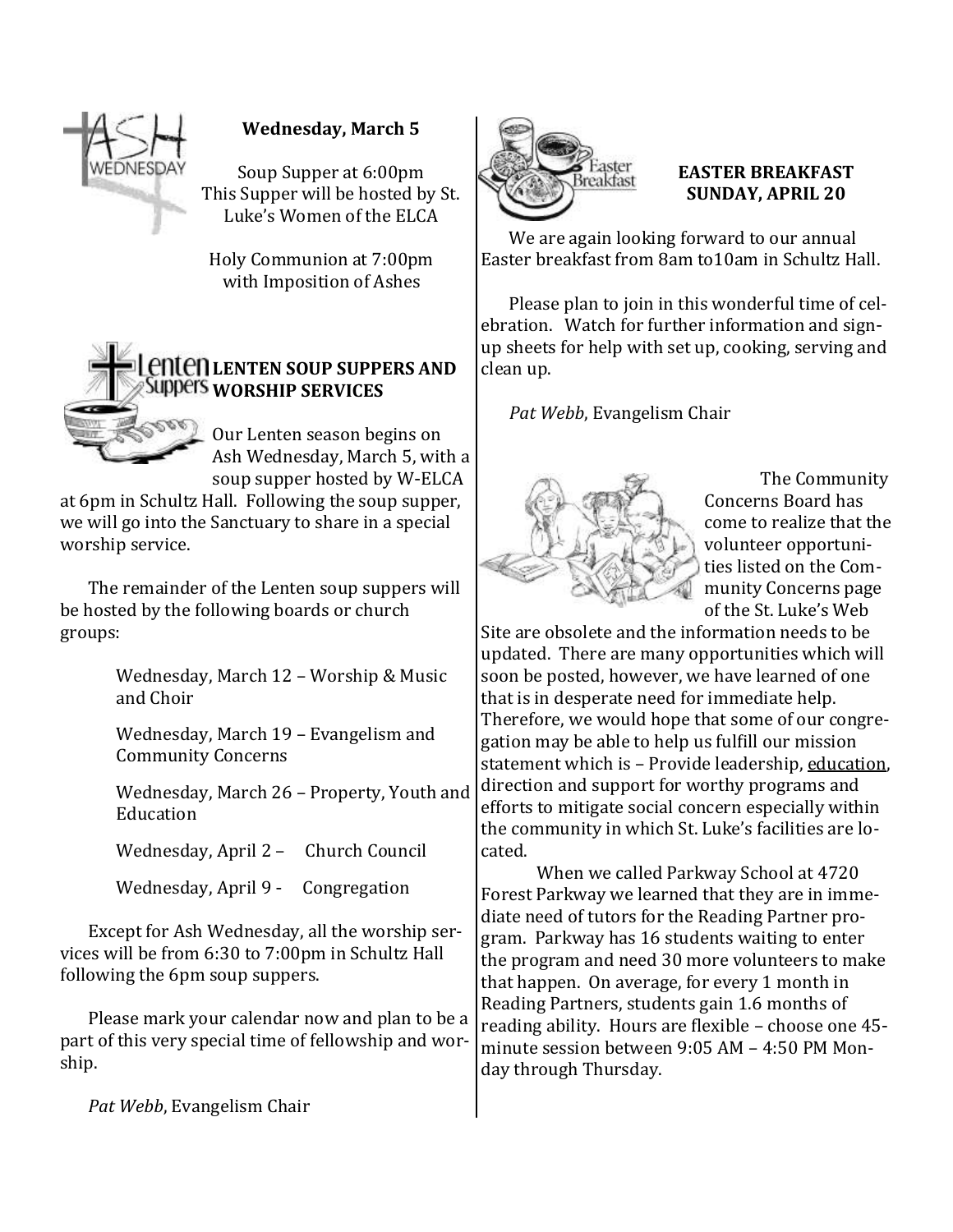If this is something that you would be interested in and would like to help please look for more information on the table in the Narthex or visit [www.readingpartners.org/volunteer](http://www.readingpartners.org/volunteer) or contact Rachael Valler, Volunteer Coordinator at [vol](mailto:volunteersac@readingpartners.org)[unteersac@readingpartners.org](mailto:volunteersac@readingpartners.org) or you may call her at (916)996-0830.

Thank you, *Carol Carney* Community Concerns Board Member 335-0847



We welcome Larayna Sisco Osako-Cain and Caliana Addie Osako into the family of Christ. Both girls were baptized on February 9. Their Mom is Kim Osako and Grandma is Irma Lowe. Kim Osako, Darnell Osako, Angelo Osako, Suzanne Lowe and Emma Lou Collins also joined with their family.



Our deepest sympathy and prayers are with Phillip, Jennifer and Gwen Petersen and family upon the death of their son and brother, Ian Daniel Petersen. Ian is now in the loving arms of his Heavenly Father. Services were held here at St. Luke's on January 31.



**"Footprints to Faith"**

We have a new bulletin board at church. Please add your "baby's and toddler's" pictures to our board so we can all watch as they grow. There is a box with supplies to use. Feel free to add and update. You will find the board in the church entryway for all to enjoy.



Our monthly Newsletter is a wonderful way to communicate with our members. So, if you are a board chair or in charge of a committee or have something to share with those of us at St. Luke's, it is important to get your articles into the church office by the 15th of each month.



The Community Concerns Board is calling all willing volunteers to help with the Winter Sanctuary on Sunday, March 23rd. For the second year in a row we will be hosting a group of 100 homeless individuals for a night in Schultz Hall. If you are interested in joining in and helping out with this much needed community project please contact Al Moser, Community Concerns Board Chair!

There will be a meeting on Saturday, March 22 at 10:00 AM in Room 5.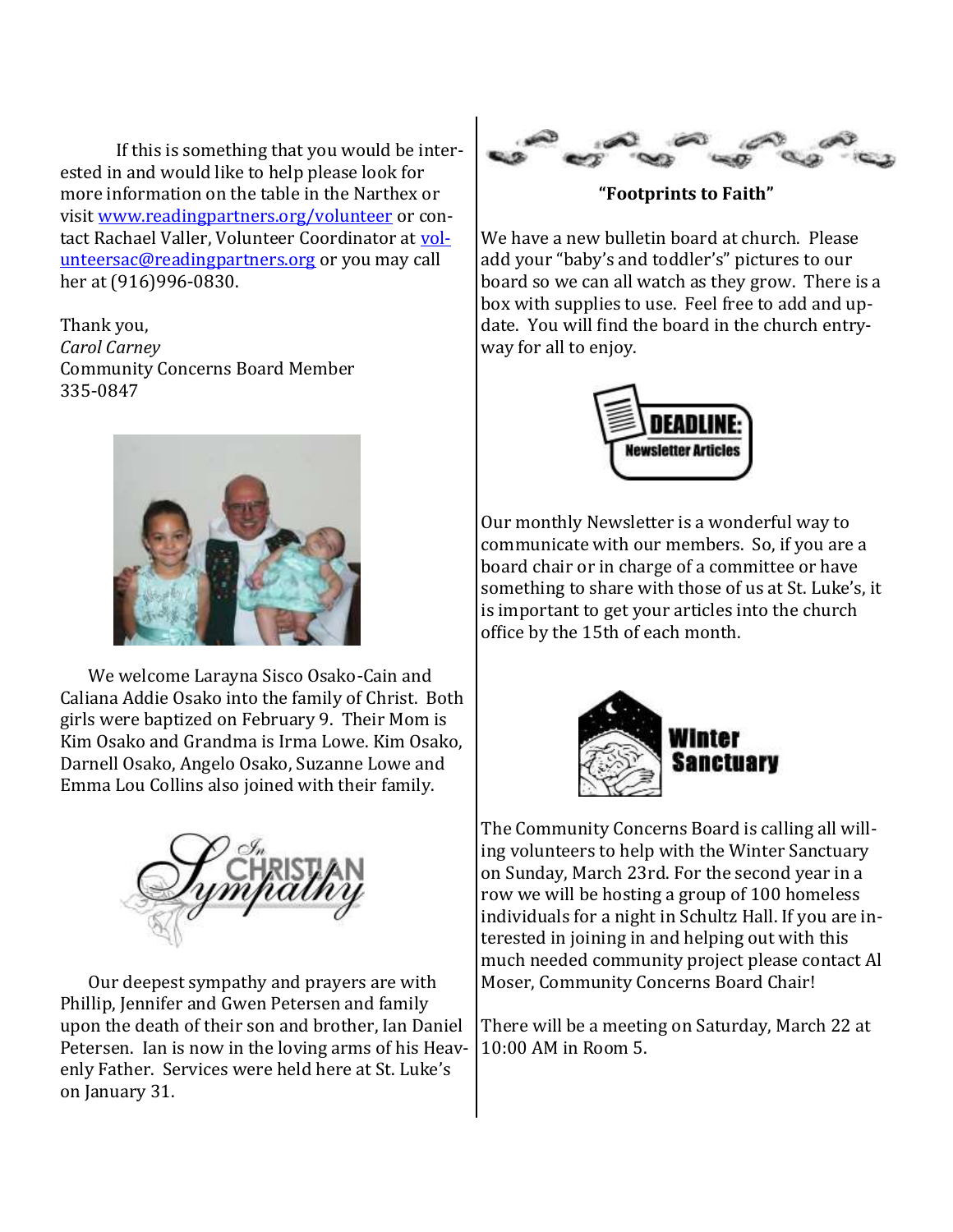

- Lenten Devotions and Coin offering folders will be available to the congregation beginning February 23. The envelopes provide an opportunity for individuals to put a quarter in a slot each day during Lent as part of their devotional time. It is hoped that this gesture will be a reminder of Jesus' offering Himself for us. A motion was made by Karen Linfor and seconded by Betty Englund to allow proceeds of the Lenten envelopes to go into Pastor's Assistance Fund. Motion carried.
- The Sacramento Ballet Chorus is making a donation to use Schultz Hall on Wednesday evenings for several weeks.
- Flyers being prepared to market the Children's Clothing Exchange to the community.
- Winter Sanctuary on track for Sunday, March 23.
- Easter lilies will again be sold for \$10.00 beginning March 9, ending April 6 in time for Easter.
- A children's choir being organized by Judy Saxby with the assistance of others.
- Next dining out lunch on February 22 at the Black Bear Diner.
- Name tag Sunday coming soon.
- Soup Supper schedule worked out as follows:

| Wednesday, March 5:                     | WFLCA                   |
|-----------------------------------------|-------------------------|
| Wednesday, March 12:                    | Choir and Worship &     |
|                                         | <b>Music</b>            |
| Wednesday, March 19: Evangelism Board & |                         |
|                                         | Comm. Concerns          |
| Wednesday, March 26:                    | Property, Youth and     |
|                                         | <b>Education Boards</b> |
| Wednesday, April 2:                     | Council                 |
| Wednesday, April 9:                     | Congregation            |

 Discussed a refund of \$600 from SMUD for water conservation and under-completed projects. Deciding where the funds should be best applied; some suggested to the water bill – and other projects that are the radar of the Property Board.

- Workdays established for Easter and Fall clean-up: April 12 and September 27.
- W-ELCA February 8 meeting celebrated Valentine's Day
- Next W-ELCA meeting March 8 Potato Bar Collecting baby wipes, diapers, etc. for Chicks in Crisis at the March meeting.
- Youth preparing bag lunches for guests at Winter Sanctuary.

#### **New Business:**

- **Risk Assessment Oversight:** Larry Dockter has worked with our insurance company to gain us a \$1500 refund. To stay on top of the situation and not lose ground, there will need to be periodic checks with regard to safety, and it will require a champion, perhaps someone from the congregation who would like to head this up.
- **Other**: Carolyn Andrews asked that the Board chairs and other leaders go to the website and see what needs to be cleaned up/corrected. Carolyn is the liaison for the website and is working with Larry Dockter to get it in pristine order. Some have mentioned that when they were looking for a church, they checked out our website. It is extremely important that what we present is correct and up to date. Thank you for your attention to this matter.

*Karen A. Linfor* Council Secretary

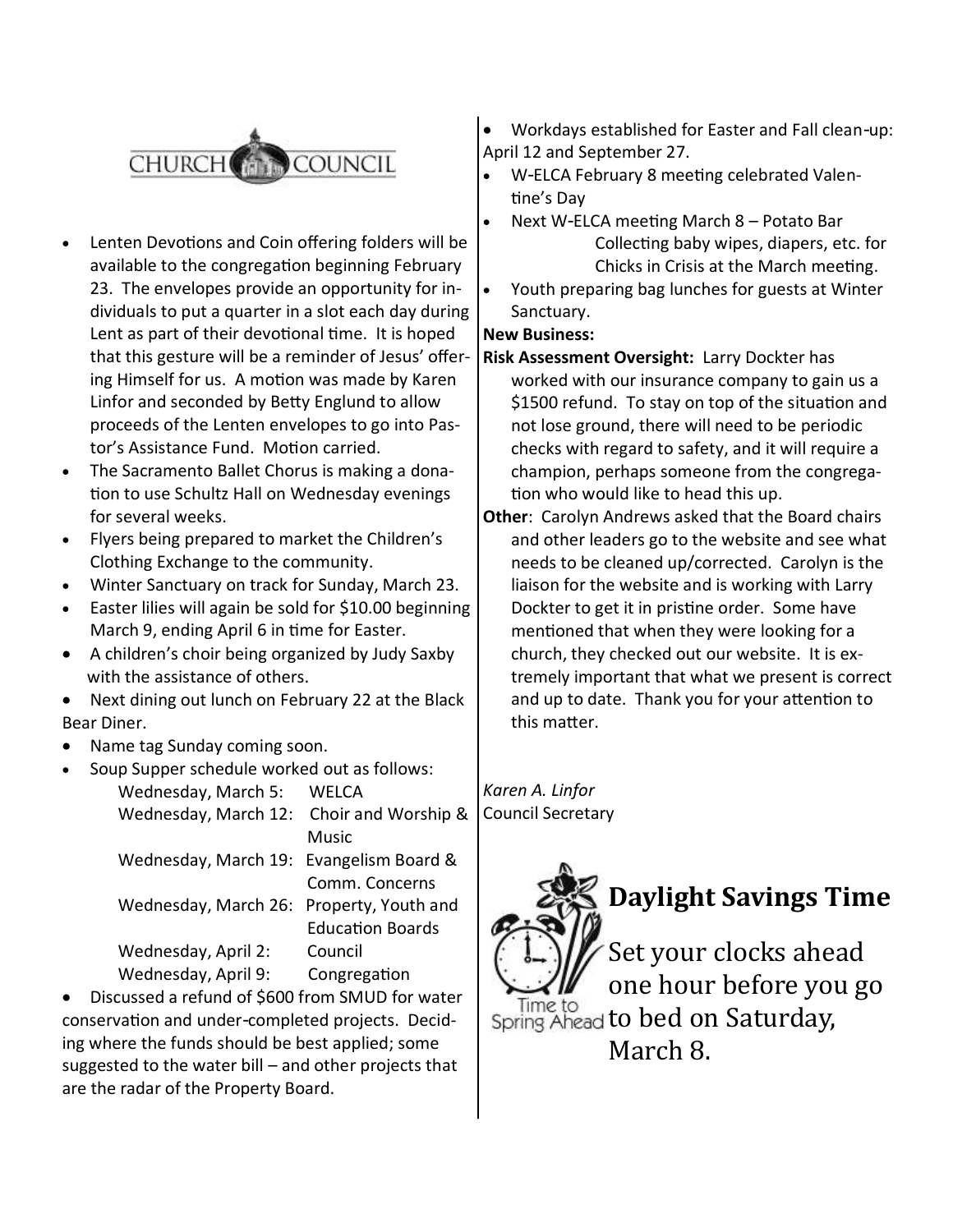

| March 1            | Corey Anderson       |
|--------------------|----------------------|
| March <sub>2</sub> | <b>Barbara Tears</b> |
| March 4            | Sue Jones            |
| March 5            | Selena Connell       |
| March 5            | Monica Willoughby    |
| March 6            | Jennifer Connell     |
| March 6            | Renee Roberts        |
| March 7            | Laura Tice           |
| March 10           | Ruth Jones           |
| March 10           | Don Miller           |
| March 13           | <b>Ben Bates</b>     |
| March 13           | Donna Ben-Iesau      |
| March 13           | <b>Sarah Thomas</b>  |
| March 16           | Sarah Madison        |
| March 17           | Mackenzie Harrison   |
| March 18           | Inge Marchuk         |
| March 22           | Jan Tanaka           |
| March 23           | Irma Lowe            |
| March 23           | David Saxby          |
| March 24           | Kimiya Ricciardi     |
| March 24           | Norene Schell        |
| March 26           | <b>Bob Harrison</b>  |
| March 26           | Al Moser             |
| March 27           | Elizabeth Ward       |
| March 28           | Karen Kiser          |
| March 29           | John Johnsen         |
| March 29           | Pat Lehman           |
| March 30           | Bob Behr             |
| March 30           | Kelly Sobkowsky      |

If your birthday is this month and you are not on our list please notify the church office, so we can update our files.



| March 2  | Howard Triebwasser in memory of<br>wife Pearl                  |
|----------|----------------------------------------------------------------|
| March 9  | Rosary Jensen for Grandson's<br><b>Birthdays</b>               |
| March 16 | Larry and Deanna Dockter for<br>the love of family and friends |
| March 23 |                                                                |
| March 30 |                                                                |



Dear Pastor Carl and St. Luke's

As we begin our Spring session with the Shades of Praise teen choir rehearsals, we would like to thank you for continuing to allow us to meet at your church.

The use of the Sunday School room and occasionally the Fellowship Hall, as well as the court yard, are ideal for our purposes. There is plenty of room for the teens to learn their music, interact with their drama, and work on their choreography. And they enjoy the beauty and peaceful atmosphere of the fountain, benches and gazebo you have recently put in. We and our students are very grateful for your support.

Very truly Yours, Eric and Candy Rainwater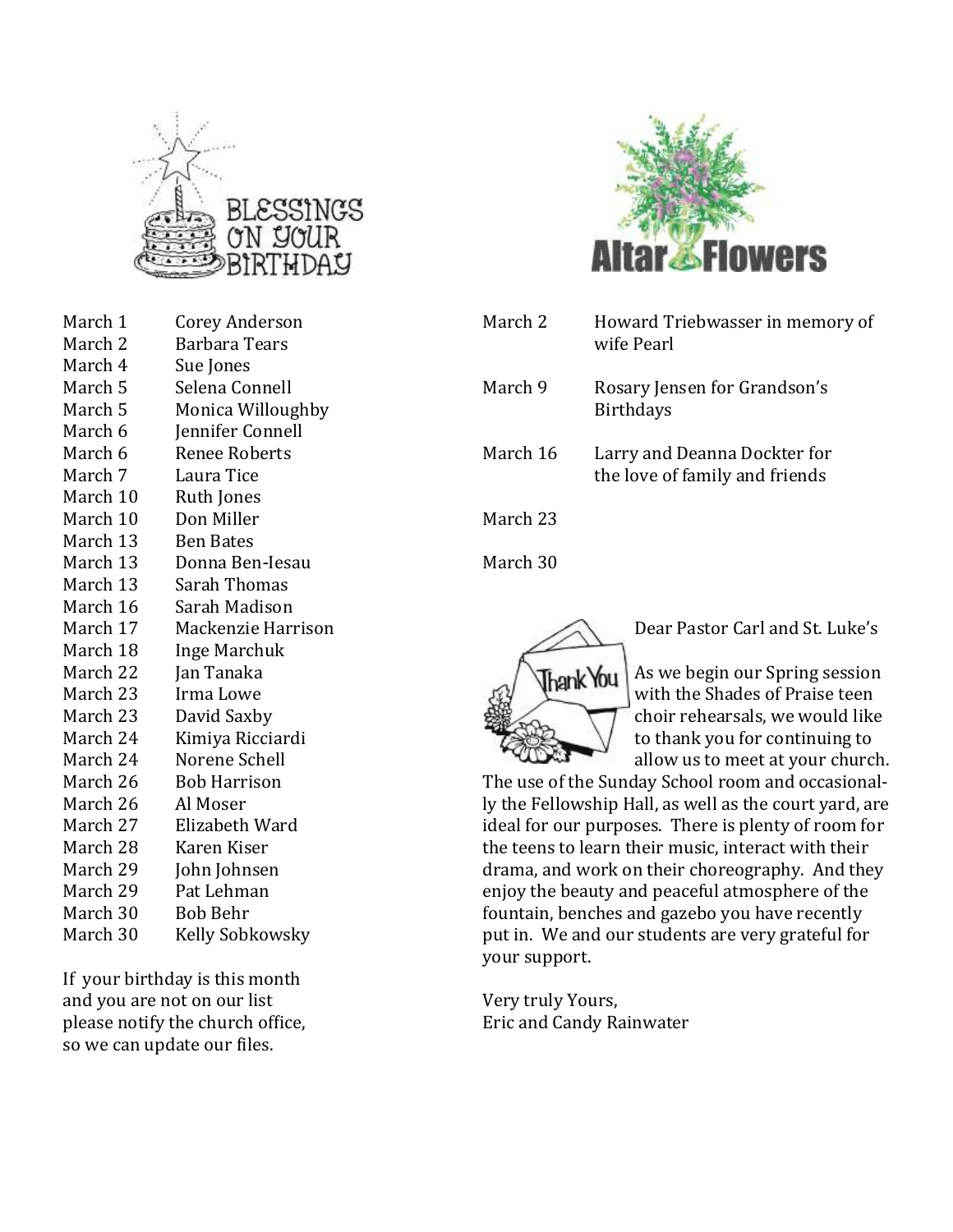# *WORSHIP ASSISTANTS*

| Mar. 2<br>Mar. 9<br>Mar. 16<br>Mar. 23<br>Mar. 30 | <b>Acolytes</b><br>Daniel Encinas<br>Ryan Johansen<br>Amber Mansfield<br>Joshua Bell<br>Katy Etchison                                                                                 | Mar. 2<br>Mar. 9<br>Mar. 1<br>Mar. 2<br>Mar. 3 |
|---------------------------------------------------|---------------------------------------------------------------------------------------------------------------------------------------------------------------------------------------|------------------------------------------------|
| 8:15 AM<br>10:30 AM                               | <b>Altar Care</b><br>Cheryl Franklin<br>Karen Linfor, Triss Hoppman                                                                                                                   | Mar. 2<br>Mar. 9                               |
|                                                   | <b>Communion Servers</b><br>Larry Dockter, Bob Behr and<br>Karen Linfor                                                                                                               | Mar. 1<br>Mar. 2<br>Mar. 3                     |
| Mar. 2<br>Mar. 9<br>Mar. 16<br>Mar. 23<br>Mar. 30 | <b>Counters</b><br>Nancy Minning, Connie Reule<br>Don Schell, Bob Behr<br>Nancy Minning, Connie Reule<br>Holly Hoppman, Marlene Kiser<br>Carolyn Andrews, Jack Fenske<br>Micki Fenske | Mar. 2<br>Mar. 9<br>Mar. 1<br>Mar. 2<br>Mar. 3 |
|                                                   | <b>Greeters</b>                                                                                                                                                                       | Mar. 2                                         |
| Mar. 2<br>Mar. 9<br>Mar. 16                       | Larry and Deanna Dockter                                                                                                                                                              | Mar. 9<br>Mar. 1<br>Mar. 2                     |
| Mar. 23<br>Mar. 30                                | Mack and Carole Vance<br>Clarence and Elizabeth Korhonen                                                                                                                              | Mar. 3                                         |
| 8:15 AM<br>10:30 AM                               | <b>Head Ushers</b><br>Ron Franklin<br>Kelly Boyer                                                                                                                                     | Mar. 2<br>Mar. 9<br>Mar. 1                     |
| Mar. 2<br>Mar. 9<br>Mar. 16                       | <b>Prayer Leaders</b><br><b>Tracy Etchison</b><br>David Saxby<br>Sylvia Kohler                                                                                                        | Mar. 2<br>Mar. 3                               |
| Mar. 23<br>Mar. 30                                | Ken Lentsch<br><b>Betty Englund</b>                                                                                                                                                   | Mar. 2<br>Mar. 9                               |
|                                                   | <b>Ash Wednesday</b>                                                                                                                                                                  | Mar. 1                                         |
|                                                   | Reader<br>Holly Hoppman                                                                                                                                                               | Mar. 2<br>Mar. 3                               |
|                                                   | <b>Prayer Leader</b><br>Marlene Kiser                                                                                                                                                 |                                                |

#### **Psalm Leaders**

| Mar. 2  | Aiyana Tice      |
|---------|------------------|
| Mar. 9  | Amber Mansfield  |
| Mar. 16 | Micayla Shower   |
| Mar. 23 | Isabella Basquez |
| Mar. 30 | Elizabeth Wilson |
|         |                  |

#### **Readers 8:15 AM**

| Mar. 2  | Maribel Herrera   |
|---------|-------------------|
| Mar. 9  | Ron Webb          |
| Mar. 16 | Eric Linblade     |
| Mar. 23 | Phil Petersen     |
| Mar. 30 | Christiana Wilson |
|         |                   |

#### **Readers 10:30 AM**

| Mar. 2  | Bob Behr              |
|---------|-----------------------|
| Mar. 9  | Mary Harris           |
| Mar. 16 | Ken Lentsch           |
| Mar. 23 | Janette Payne         |
| Mar. 30 | <b>Tracy Etchison</b> |
|         |                       |

#### **Refreshments**

| Mar. 2  | Ed and Kirsten Ireton, Lynn Gavia |
|---------|-----------------------------------|
| Mar. 9  |                                   |
| Mar. 16 | Paul Makin, Chona Sison           |
| Mar. 23 | Jerry and Carol Carney            |
| Mar. 30 | Ken and Debi Lentsch              |
|         |                                   |

#### **Visitors Gifts**

| Mar. 2  | Robin Zoesch  |
|---------|---------------|
| Mar. 9  | Pauline Arndt |
| Mar. 16 | Joyce Jensen  |
| Mar. 23 | Walt Arndt    |
| Mar. 30 | Kelly Boyer   |
|         |               |

#### **Welcome Leaders**

| Mar. 2  | Peggy Moser         |
|---------|---------------------|
| Mar. 9  | Pat Webb            |
| Mar. 16 | <b>Chet Madison</b> |
| Mar. 23 | Carolyn Andrews     |
| Mar. 30 | Pauline Arndt       |
|         |                     |